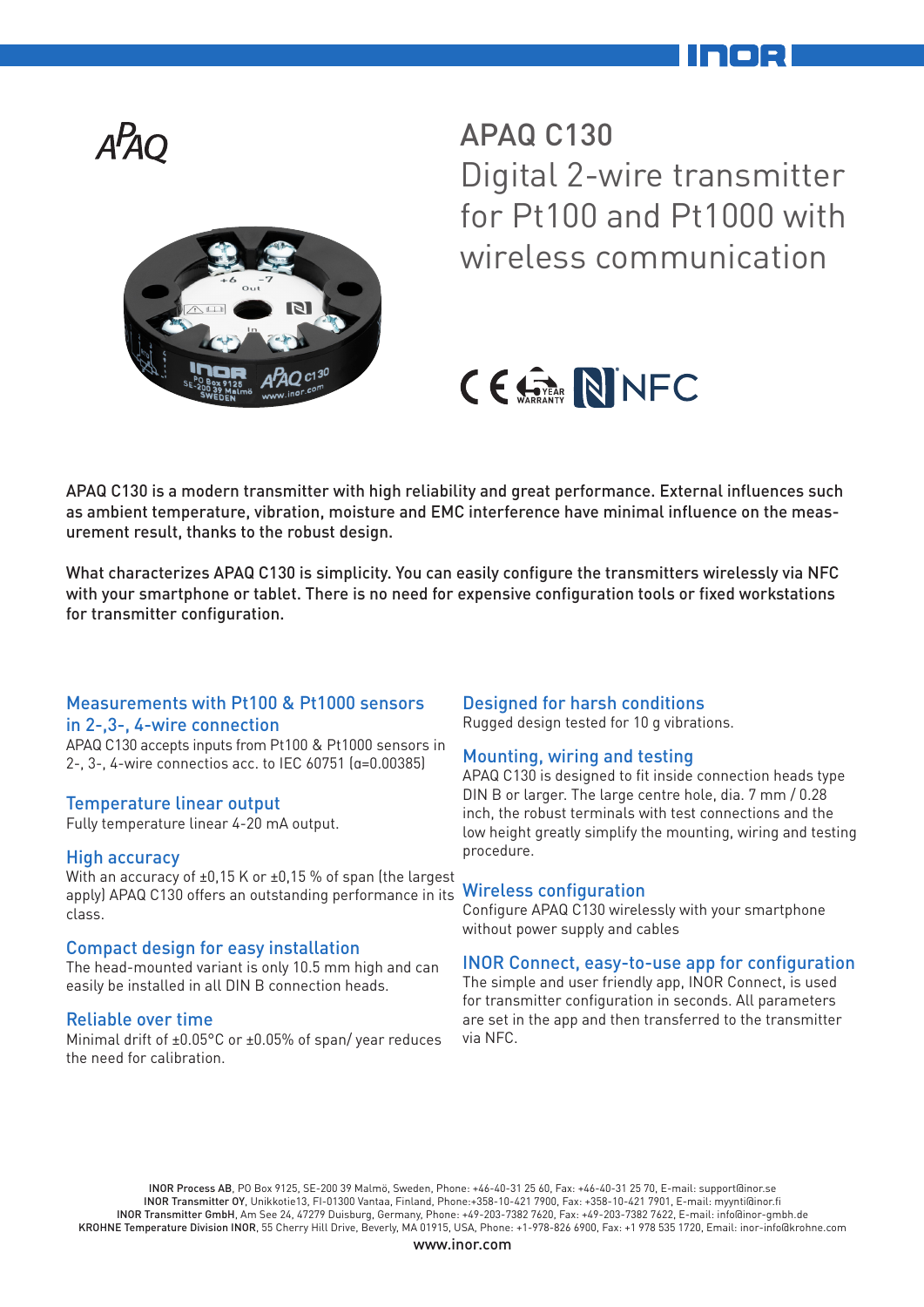# **Specifications**

| <b>Input RTD</b>                                 |                              |                                                                                                  |
|--------------------------------------------------|------------------------------|--------------------------------------------------------------------------------------------------|
| Pt100 (IEC 60751, $\alpha = 0.00385$ )           | 2-, 3-, 4-wire connection    | $-200+850°C/ -328+1562°F$                                                                        |
| Pt1000 (IEC 60751, $\alpha = 0.00385$ )          | 2-, 3-, 4-wire connection    | $-200+850°C / -328+1562°C$                                                                       |
| Sensor current                                   |                              | \$0.5 mA                                                                                         |
| Maximum sensor wire resistance                   |                              | $50$ Ω/wire                                                                                      |
|                                                  |                              |                                                                                                  |
| <b>Monitoring</b>                                |                              |                                                                                                  |
| Sensor break and sensor short circuit indication |                              | Upscale (≥21.0 mA) or downscale (≤3.6 mA) action                                                 |
| Adjustments                                      |                              |                                                                                                  |
| Zero adjustment                                  |                              | Any value within range limits                                                                    |
| Minimum span                                     |                              | 20 °C / 36 °F                                                                                    |
|                                                  |                              |                                                                                                  |
| <b>Output</b>                                    |                              |                                                                                                  |
| Output signal                                    |                              | 420 mA, temperature linear                                                                       |
| NAMUR compliance                                 |                              | Current limitations and failure currents acc. to<br>NAMUR NE 43                                  |
| Adjustable filtering level                       |                              | $0.4$ to $26$ s                                                                                  |
| Permissible load, see load diagram               |                              | $818$ $\Omega$ @ 24 VDC                                                                          |
| <b>General data</b>                              |                              |                                                                                                  |
| Isolation                                        |                              | Not galvanically isolated                                                                        |
| Power supply, polarity protected                 |                              | 632 VDC                                                                                          |
|                                                  |                              |                                                                                                  |
| <b>Environment conditions</b>                    |                              |                                                                                                  |
| Ambient temperature                              | Storage and operation        | $-40+85$ °C / $-40+185$ °F                                                                       |
| Humidity                                         |                              | 098% RH (non-condensing)                                                                         |
| Vibrations                                       |                              | Acc. to IEC 60068-2-6, test Fc, 102000 Hz, 10 g                                                  |
| Rough Handling                                   |                              | Acc. to IEC 60068-2-31:2008, test Ec                                                             |
| EMC                                              | Standards                    | Directive: 2014/30/EU                                                                            |
|                                                  |                              | Harmonized standards: EN 61326-1, EN 61326-2-3                                                   |
|                                                  | Immunity performance         | ESD, Radiated EM-field, Magnetic Fields: Criteria A                                              |
|                                                  |                              | Burst, conducted RF: Criteria A                                                                  |
|                                                  |                              | Surge: standard deviation 1% of span                                                             |
|                                                  |                              |                                                                                                  |
| <b>Accuracy and stability</b>                    |                              |                                                                                                  |
| Basic accuracy                                   |                              | Max of ±0,15K or ±0,15% of span                                                                  |
| Temperature influence                            | Deviation from 20 °C / 68 °F | Max. of ±0,015°C / °C or ±0,015 % of span / °C<br>Max. of ±0,015°F / °F or ±0,008 % of span / °F |
| Sensor wire influence                            |                              | 2-wire: Compensation for 0 to 100 $\Omega$ loop resistance                                       |
|                                                  |                              | 3-wire: Negligible, with equal wire resistence                                                   |
|                                                  |                              | 4-wire: Negligible                                                                               |
| Supply voltage influence                         |                              | Negligible                                                                                       |
| Long-term stability                              |                              | ±0.05 % of span per year                                                                         |
|                                                  |                              |                                                                                                  |
| <b>Housing</b>                                   |                              |                                                                                                  |
| Material, Flammability (UL)                      |                              | PC/ABS + PA, V0                                                                                  |
| Mounting                                         |                              | DIN B-head or larger, DIN rail (with mounting kit)                                               |
| Connection                                       |                              | Single/stranded wires, Max. 1.5 mm <sup>2</sup> , AWG 2412                                       |
| Weight                                           |                              | 32q/0.07lb                                                                                       |
| Protection, housing / terminals                  |                              | IP 65 / IP 00                                                                                    |